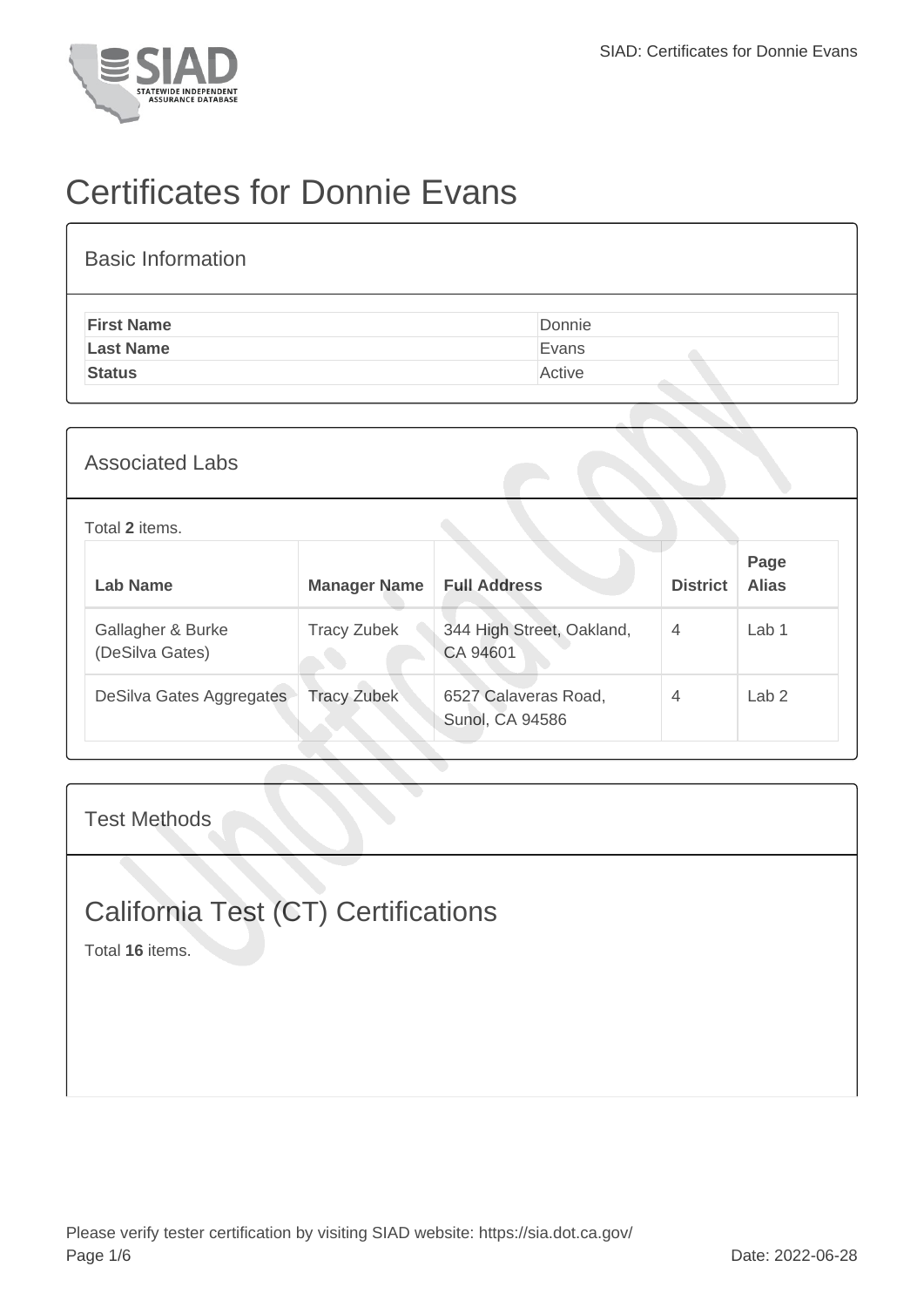

| <b>Test Method</b>                                                                  | <b>Expiration</b><br><b>Date</b> | <b>Status</b> | <b>IA Responsible</b> | <b>Within</b><br>Lab(s)<br><b>Scope</b> | <b>Comments</b>  |
|-------------------------------------------------------------------------------------|----------------------------------|---------------|-----------------------|-----------------------------------------|------------------|
| CT 105 Calculations -<br>Gradings (JTCP - HMA I<br>$/$ S&A)                         | 2023-01-10                       | Active        | Sarbjit Grewal        | Lab $1,$<br>Lab <sub>2</sub>            | (No<br>comments) |
| CT 125 AGG Sampling -<br><b>AGGREGATES (JTCP -</b><br><b>HMA I / S&amp;A)</b>       | 2023-01-10                       | Active        | Sarbjit Grewal        | Lab $1,$<br>Lab <sub>2</sub>            | (No<br>comments) |
| CT 125 HMA Sampling -<br>HMA (JTCP - HMA I)                                         | 2023-01-24                       | Active        | Sarbjit Grewal        | Lab $1,$<br>Lab <sub>2</sub>            | (No<br>comments) |
| CT 201 Sample<br>Preparation - Soil and<br>Aggregates (JTCP -<br><b>S&amp;A)</b>    | 2023-01-10                       | Active        | Sarbjit Grewal        | Lab $1,$<br>Lab <sub>2</sub>            | (No<br>comments) |
| CT 202 Sieve analysis -<br>Fine and Coarse<br>Aggregates (JTCP -<br><b>S&amp;A)</b> | 2023-01-10                       | Active        | Sarbjit Grewal        | Lab $1$ ,<br>Lab <sub>2</sub>           | (No<br>comments) |
| CT 205 Percent<br><b>Crushed Particles</b><br>$(JTCP - S&A)$                        | 2023-01-10                       | Active        | Sarbjit Grewal        | Lab $1$ ,<br>Lab <sub>2</sub>           | (No<br>comments) |
| CT 217 Sand Equivalent<br>$(JTCP - S&A)$                                            | 2023-01-10                       | Active        | Sarbjit Grewal        | Lab $1,$<br>Lab <sub>2</sub>            | (No<br>comments) |
| CT 226 Moisture<br>Content - Soils and<br>Aggregates (JTCP -<br><b>S&amp;A)</b>     | 2023-01-10                       | Active        | Sarbjit Grewal        | Lab $1,$<br>Lab <sub>2</sub>            | (No<br>comments) |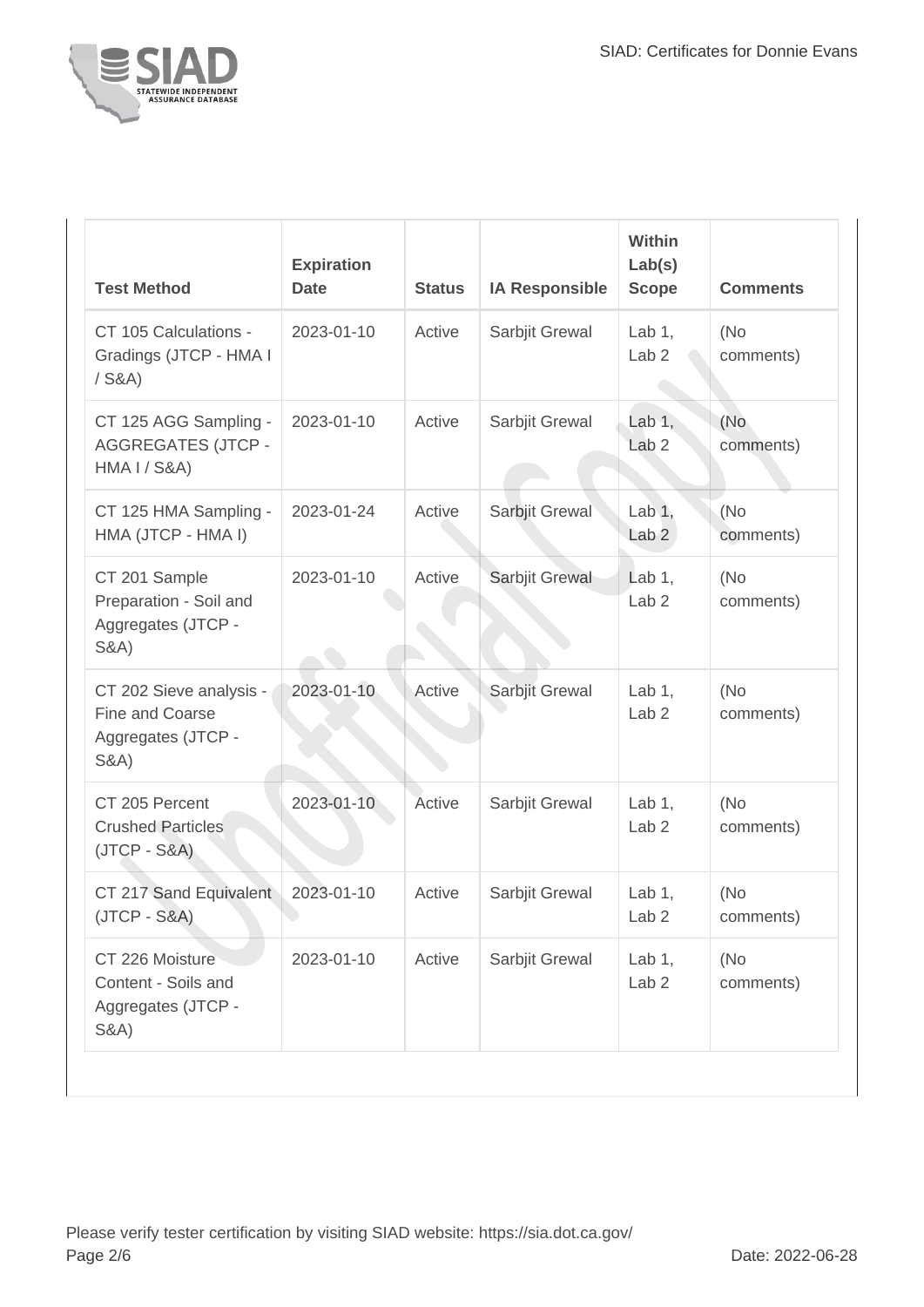

| <b>Test Method</b>                             | <b>Expiration</b><br><b>Date</b> | <b>Status</b>  | <b>IA Responsible</b> | <b>Within</b><br>Lab(s)<br><b>Scope</b> | <b>Comments</b>  |
|------------------------------------------------|----------------------------------|----------------|-----------------------|-----------------------------------------|------------------|
| CT 227 Cleanness<br>Value (JTCP - S&A)         | 2023-01-10                       | Active         | Sarbjit Grewal        | Lab $1$ ,<br>Lab <sub>2</sub>           | (No<br>comments) |
| CT 229 Durability (JTCP<br>$-S&A)$             | 2023-01-10                       | Active         | Sarbjit Grewal        | Lab $1$ ,<br>Lab <sub>2</sub>           | (No<br>comments) |
| CT 304 Sample<br>Preparation - HMA             | 2019-10-10                       | <b>Expired</b> | Ed Gamboa             | Lab 1,<br>Lab <sub>2</sub>              | (No<br>comments) |
| CT 308 Bulk SpG and<br>Density - HMA           | 2019-10-10                       | <b>Expired</b> | Ed Gamboa             | Lab $1,$<br>Lab <sub>2</sub>            | (No<br>comments) |
| CT 309 Max SpG and<br>Density - HMA            | 2019-10-10                       | <b>Expired</b> | Ed Gamboa             | Lab $1$ ,<br>Lab <sub>2</sub>           | (No<br>comments) |
| CT 366 Stabilometer                            | 2022-03-15                       | Expired        | Ed Gamboa             | Lab $1$ ,<br>Lab <sub>2</sub>           | (No<br>comments) |
| CT 370 Moisture<br><b>Content by Microwave</b> | 2019-10-10                       | <b>Expired</b> | Ed Gamboa             | Lab $1$ ,<br>Lab <sub>2</sub>           | (No<br>comments) |
| CT 382 AC Content by<br>Ignition Oven          | 2019-10-10                       | Expired        | Ed Gamboa             | Lab $1$ ,<br>Lab <sub>2</sub>           | (No<br>comments) |

## AASHTO/ASTM Proficiencies

Total **20** items.

| <b>Test Method</b> | <b>Expiration</b><br><b>Date</b> | <b>Status</b> | <b>IA Responsible</b> | Within<br>Lab(s)<br><b>Scope</b> | <b>Comments</b> |
|--------------------|----------------------------------|---------------|-----------------------|----------------------------------|-----------------|
|                    |                                  |               |                       |                                  |                 |
|                    |                                  |               |                       |                                  |                 |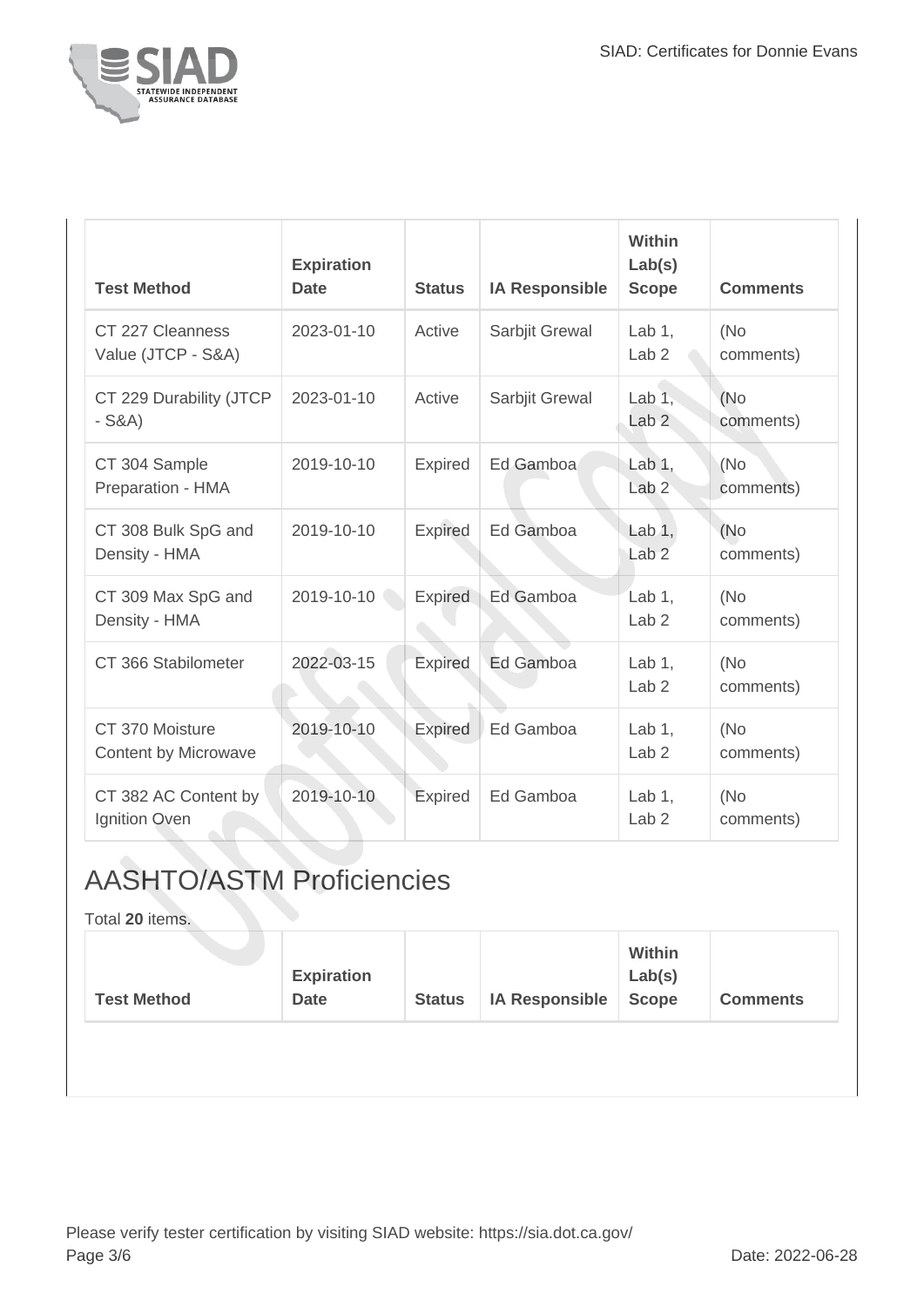

| <b>Test Method</b>                                                                    | <b>Expiration</b><br><b>Date</b> | <b>Status</b> | <b>IA Responsible</b> | <b>Within</b><br>Lab(s)<br><b>Scope</b> | <b>Comments</b>  |
|---------------------------------------------------------------------------------------|----------------------------------|---------------|-----------------------|-----------------------------------------|------------------|
| <b>AASHTO T11 Sieve</b><br>Analysis (Washing) -<br>Fine Aggregates (JTCP<br>$-HMA I$  | 2023-01-24                       | Active        | Sarbjit Grewal        | Lab $1,$<br>Lab <sub>2</sub>            | (No<br>comments) |
| <b>AASHTO T27 Sieve</b><br>Analysis - Fine and<br>Coarse Aggregates<br>(JTCP - HMA I) | 2023-01-24                       | Active        | Sarbjit Grewal        | Lab 1.<br>Lab <sub>2</sub>              | (No<br>comments) |
| AASHTO R47 Reducing<br>Samples of HMA (JTCP<br>$-HMA I$                               | 2023-01-24                       | Active        | Sarbjit Grewal        | Lab $1,$<br>Lab <sub>2</sub>            | (No<br>comments) |
| AASHTO R76 Reducing<br>Samples of Agg (JTCP -<br>HMA I)                               | 2023-01-24                       | Active        | Sarbjit Grewal        | Lab $1$ ,<br>Lab <sub>2</sub>           | (No<br>comments) |
| AASHTO T84 SpG &<br>Absorption - Fine<br>Aggregates                                   | 2022-03-15                       | Expired       | Ed Gamboa             | Lab $1$ ,<br>Lab <sub>2</sub>           | (No<br>comments) |
| AASHTO T85 SpG &<br><b>Absorption - Coarse</b><br>Aggregates                          | 2022-03-15                       | Expired       | Ed Gamboa             | Lab $1$ ,<br>Lab <sub>2</sub>           | (No<br>comments) |
| AASHTO T96 L.A.<br>Rattler                                                            | 2022-03-15                       | Expired       | Ed Gamboa             | Lab $1,$<br>Lab <sub>2</sub>            | (No<br>comments) |
| AASHTO T166 Bulk<br>SpG of Compacted<br>HMA - SSD (JTCP -<br>HMA II)                  | 2023-01-16                       | Active        | Sarbjit Grewal        | Lab $1,$<br>Lab <sub>2</sub>            | (No<br>comments) |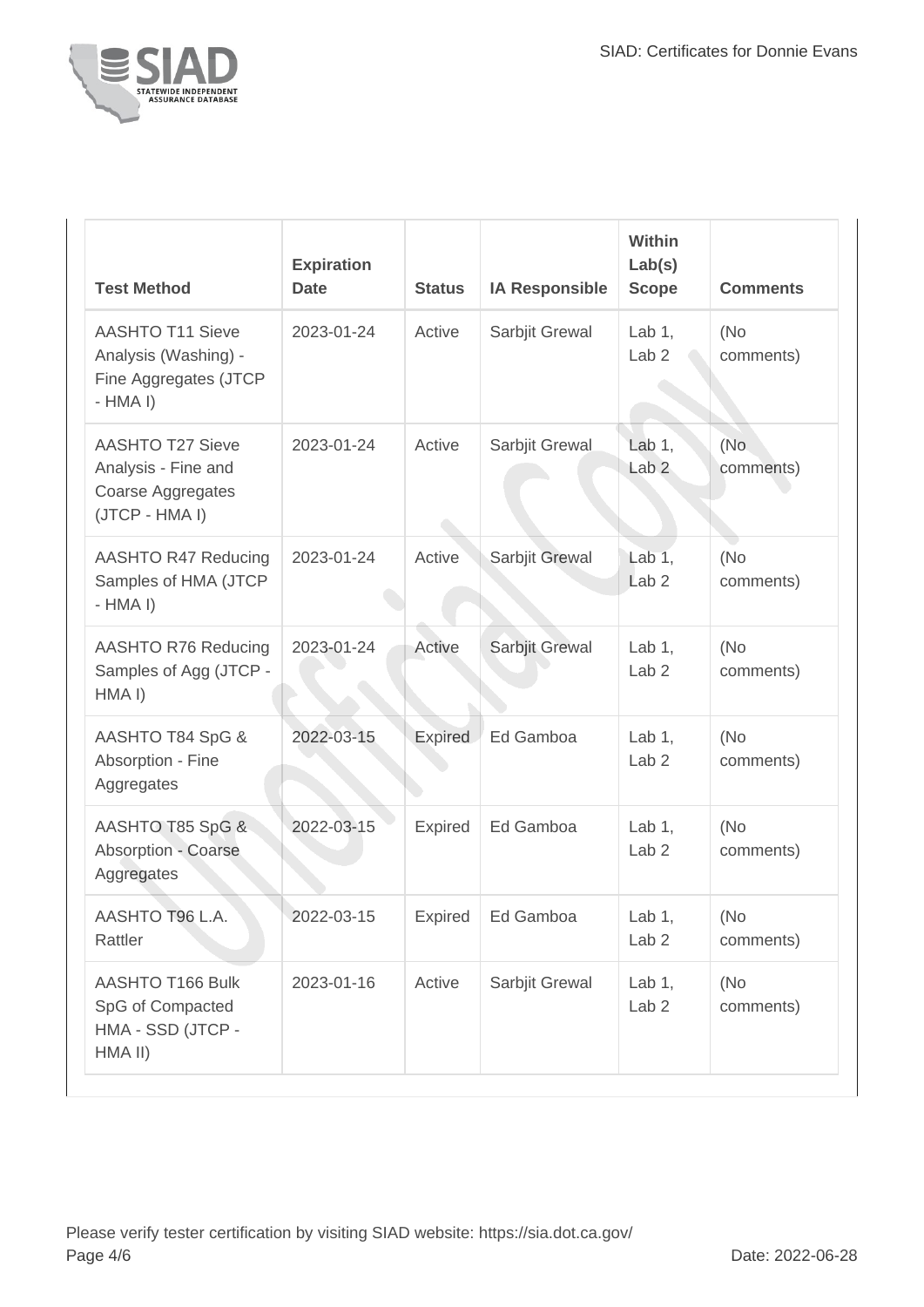

| <b>Test Method</b>                                                 | <b>Expiration</b><br><b>Date</b> | <b>Status</b>  | <b>IA Responsible</b> | <b>Within</b><br>Lab(s)<br><b>Scope</b> | <b>Comments</b>   |
|--------------------------------------------------------------------|----------------------------------|----------------|-----------------------|-----------------------------------------|-------------------|
| AASHTO T176 Sand<br>Equivalent (JTCP -<br>HMA <sub>I</sub> )       | 2023-01-24                       | Active         | Sarbjit Grewal        | Lab $1$ ,<br>Lab <sub>2</sub>           | (No)<br>comments) |
| AASHTO T209 Max<br>SpG and Density - HMA<br>(JTCP - HMA II)        | 2023-01-16                       | Active         | Sarbjit Grewal        | Lab $1,$<br>Lab <sub>2</sub>            | (No<br>comments)  |
| AASHTO T255<br>Evaporable Moisture<br>Content (JTCP - HMA I)       | 2023-01-24                       | Active         | Sarbjit Grewal        | Lab $1$ ,<br>Lab <sub>2</sub>           | (No<br>comments)  |
| AASHTO T269 Percent<br>Air Voids - HMA (JTCP -<br>HMA II)          | 2023-01-16                       | Active         | Sarbjit Grewal        | Lab $1,$<br>Lab <sub>2</sub>            | (No<br>comments)  |
| <b>AASHTO T275 Bulk</b><br>SpG - HMA (JTCP -<br>HMA II)            | 2023-01-16                       | Active         | Sarbjit Grewal        | Lab $1$ ,<br>Lab <sub>2</sub>           | (No<br>comments)  |
| <b>AASHTO T283 Moisture</b><br>Induced Damage (TSR)                | 2022-03-15                       | <b>Expired</b> | Ed Gamboa             | Lab $1$ ,<br>Lab <sub>2</sub>           | (No<br>comments)  |
| <b>AASHTO T304</b><br>Uncompacted Void -<br>Fine Aggregate         | 2022-03-24                       | <b>Expired</b> | Ed Gamboa             | Lab $1,$<br>Lab <sub>2</sub>            | (No<br>comments)  |
| AASHTO T308 AC<br>Content (Ignition Oven)<br>- HMA (JTCP - HMA II) | 2023-01-16                       | Active         | Sarbjit Grewal        | Lab $1,$<br>Lab <sub>2</sub>            | (No)<br>comments) |
| <b>AASHTO T312 Gyratory</b><br>Compactor                           | 2022-03-24                       | <b>Expired</b> | Ed Gamboa             | Lab $1,$<br>Lab <sub>2</sub>            | (No<br>comments)  |